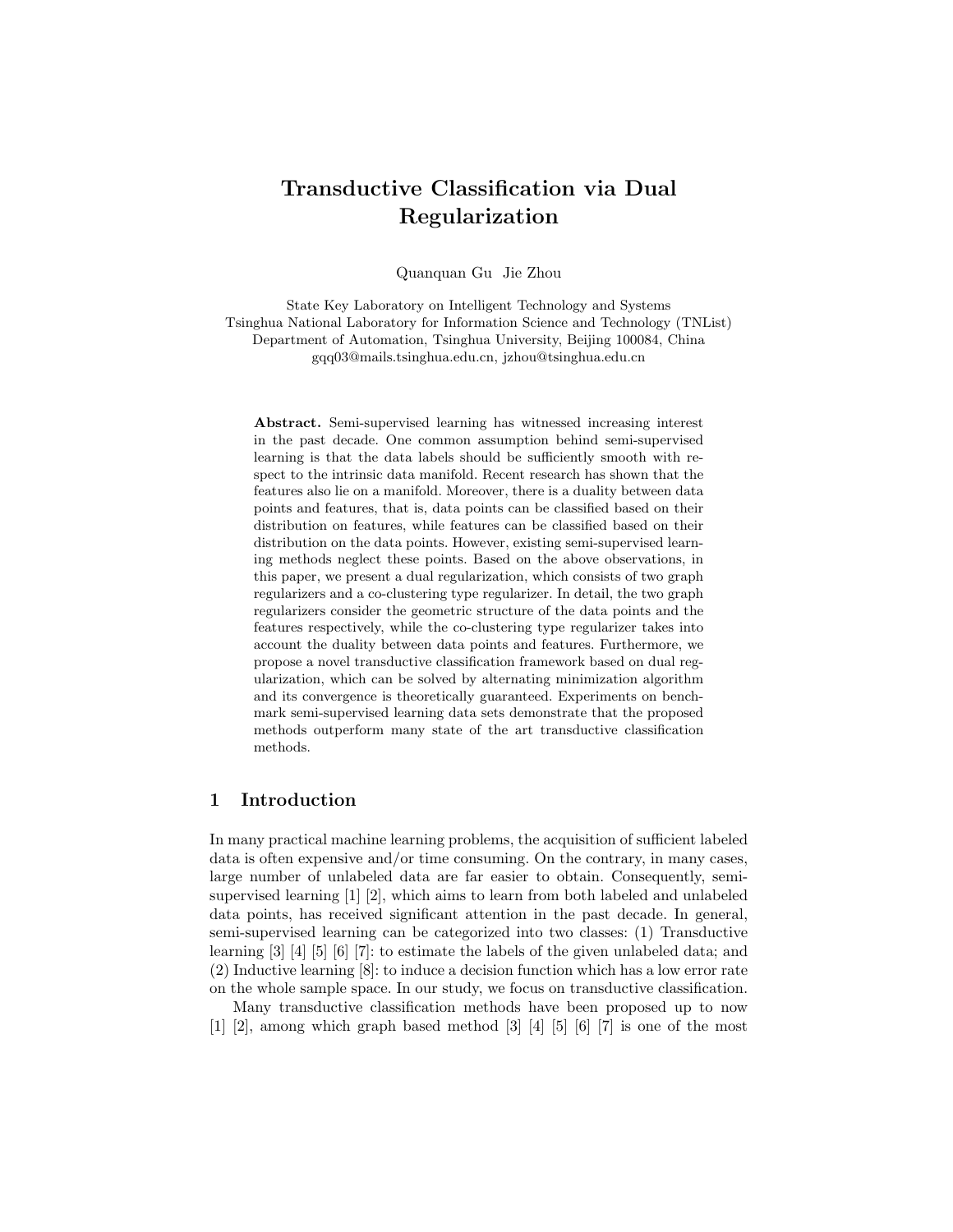popular approaches. One common assumption behind graph based transductive classification is that the data labels should be sufficiently smooth with respect to the intrinsic data manifold, i.e. Cluster Assumption [1] [3] [4]. This assumption can be achieved by graph regularization [9]. In detail, it models the whole data set as an undirected weighted graph, whose vertices correspond to the data points, and edges reflect the affinity between pairwise data points. Some of the vertices on the graph are labeled, while the remainder are unlabeled, and the goal of graph based transductive classification is to predict the labels of those unlabeled data points such that the predicted labels are sufficiently smooth with respect to the data graph. Other assumptions include Local Learning Assumption [6] [10], which says the label of each point can be predicted by the points in its neighborhood, and local linear embedding assumption [11] [5], which says if a data point can be reconstructed from its neighbors, then its label can be reconstructed from the labels of its neighbors by the same reconstruction coefficients.

The motivation of our work is twofold. First, recent research has shown that not only the data points are sampled from some low dimensional manifold embedded in the high dimensional ambient space [11] [12], namely data manifold, but also the features lie on a manifold [13] [14], namely feature manifold. Second, there is a duality between data points and features, i.e. data points can be classified based on their distribution on features while features can be classified based on their distribution on the data points. This is originally proposed in co-clustering literature  $[15]$   $[16]$   $[17]$ , which suggests that clustering of features of a data matrix can lead to the improvement of data clustering. To demonstrate the usefulness of the duality between data points and features, we give an illustrative example in Fig. 1. As far as we know, existing semi-supervised learning methods fail to consider these points mentioned above together, which may further improve the performance of semi-supervised learning.

In this paper, we present a dual regularization. It consists of two graph regularizers and a co-clustering type regularizer. The graph regularizers explore the geometric structure of the data points and features respectively, while the co-clustering type regularizer utilizes the duality between the data points and features. Furthermore, we propose a novel framework for transductive classification based on dual regularization, which can be solved by alternating minimization algorithm and its convergence is theoretically guaranteed. Encouraging experimental results on benchmark semi-supervised learning data sets illustrate that the proposed methods outperform many existing transductive classification algorithms.

It is worth noting that in [18] [19], the authors proposed a co-clustering type regularization for transductive learning. However, in their method, besides partial supervision in the data points, partial supervision in the form of feature labels is also assumed, which is hardly obtained in many applications. Similar idea has also been applied for clustering [20]. Our method is different from theirs, since we do not require the supervision on the feature side. Furthermore, graph regularizers are adopted in our dual regularization, which considers the geometric structure of data points and features.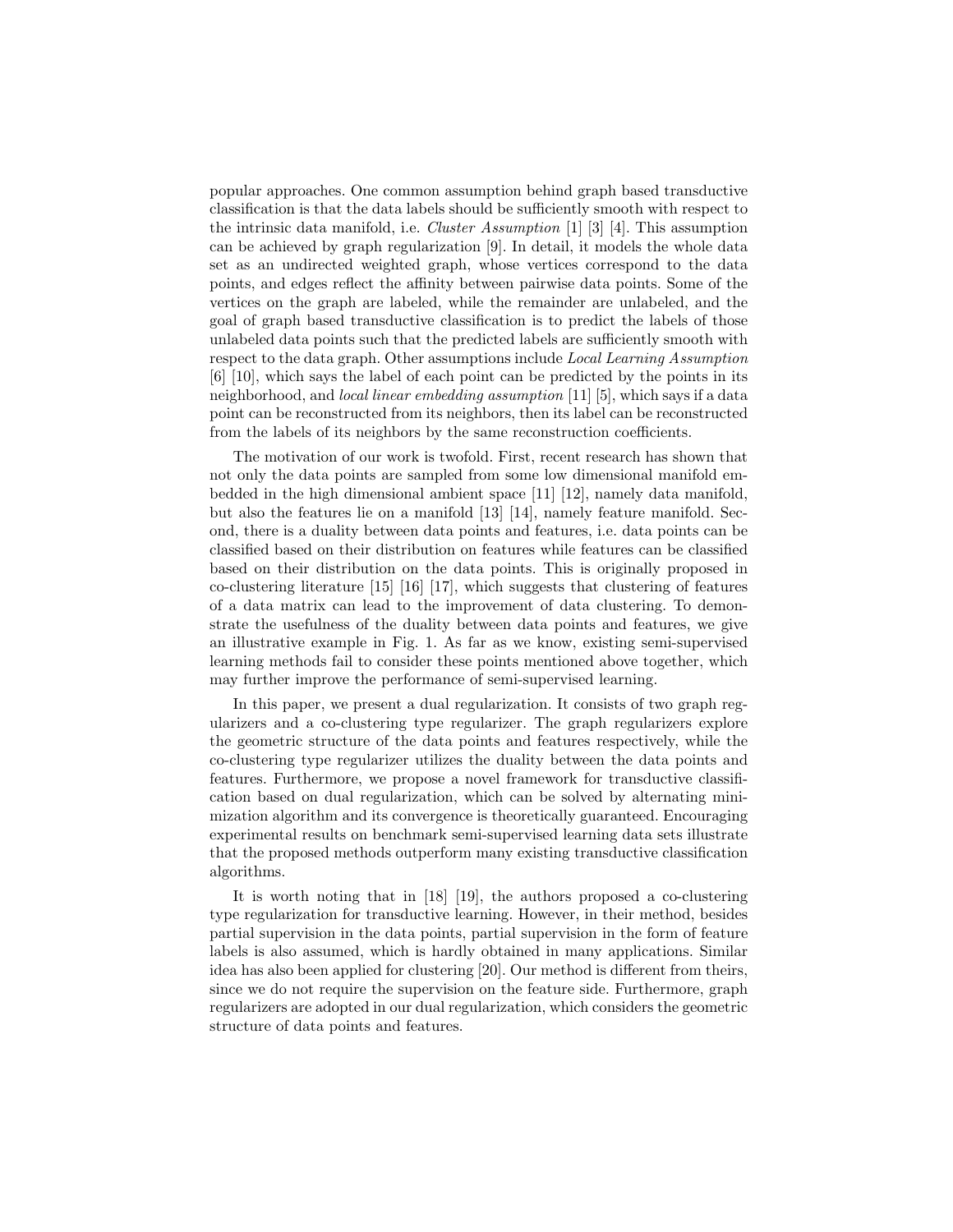#### D1: NMF for webpage clustering D2: LSI for text classification

D3: PCA for face classification D4: Kmeans for image clustering

(a) A synthetic data set

|                | clustering | classification | face | image | text | webpage |
|----------------|------------|----------------|------|-------|------|---------|
| D <sub>1</sub> |            |                |      |       |      |         |
| D <sub>2</sub> |            |                |      |       |      |         |
| D <sub>3</sub> |            |                |      |       |      |         |
| D4             |            |                |      |       |      |         |

(b) The document word matrix

Fig. 1. An illustrative example. Suppose we have 4 documents, i.e. D1, D2, D3 and D4. The true label of D1 and D2 is "Data mining", while the true label of D3 and D4 is "Computer vision". And suppose there are 6 words in the vocabulary, i.e. "clustering, classification, face, image, text, webpage". We assume D1 and D3 are labeled, while D2 and D4 are unlabeled and need to be predicted. If we only rely on the knowledge of the document side, then D2 is closer to D3 than D1, and D4 is closer to D1 than D3. So we will wrongly classify D2 as "Computer vision" and D4 as "data mining". However, if we has the clusters information of the words, we may obtain 3 clusters, i.e. "clustering, classification", "face, image" and "text, webpage", based on which D2 is closer to D1 than D3 while D4 is closer to D3 than D1. As a result, we will correctly classify D2 as "Data mining". Similar analysis can be conducted on the word side.

The remainder of this paper is organized as follows. In Section 2, we will briefly review graph-based transductive learning. In Section 3, we first present dual regularization, followed which we propose a novel transductive classification method based on dual regularization. The experiments on benchmark semisupervised learning data sets are demonstrated in Section 4. Finally, we draw conclusions and point out the future work in Section 5.

## 2 A Brief Review of Graph Based Transductive Classification

Before we go any further, let's first briefly review the general framework of graph based transductive classification [3] [4] [5] [6] [7], since it is the foundation of this paper.

In the setting of transductive classification, we are given a data set  $\mathcal{X} =$  $\{\mathbf x_1,\ldots,\mathbf x_l,\mathbf x_{l+1},\ldots,\mathbf x_n\} \subset \mathbb{R}^d$ , and a label set  $\mathcal{L} = \{1,2,\ldots,c\}$ , the first l points  $\mathbf{x}_i, 1 \leq i \leq l$  are labeled as  $y_i \in \mathcal{L}$  and the remaining points  $\mathbf{x}_u, l$  +  $1 \leq u \leq n$  are unlabeled. Each  $x_i$  is drawn from a fixed but usually unknown distribution  $p(x)$ . Typical graph based transductive classification seeks c optimal classification functions  $f^j, 1 \leq j \leq c$ , by minimizing the following criterion

$$
J = \sum_{j=1}^{c} \sum_{i=1}^{l} L(y_i, f^j(\mathbf{x}_i)) + \lambda \sum_{j=1}^{c} ||f^j||_I^2,
$$
 (1)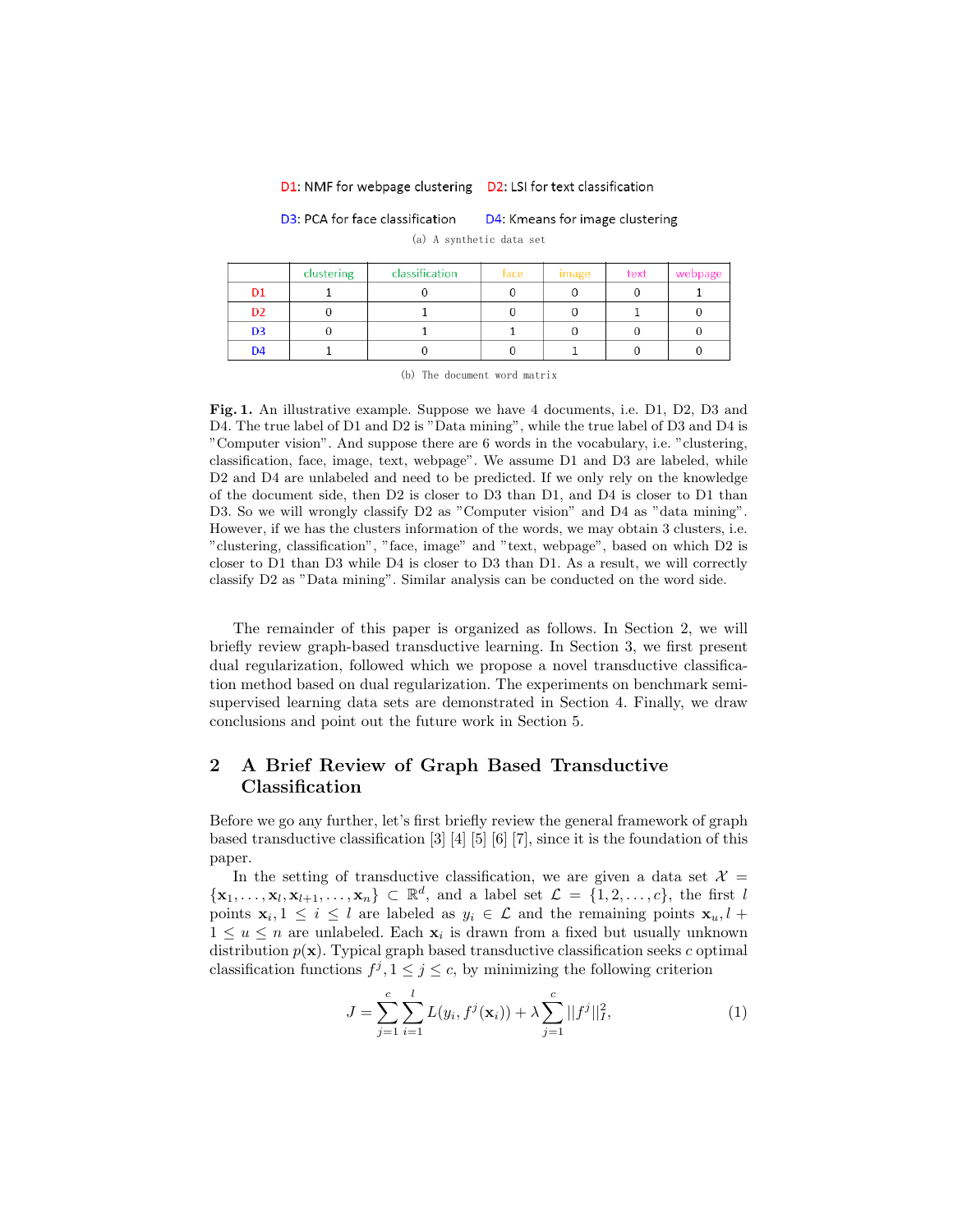where  $L($ , is some loss function, e.g. hinge loss or square loss,  $||f^j||_I$  measures the smoothness of  $f^j$  with respect to the intrinsic data manifold,  $\lambda > 0$  is the regularization parameter, which controls the balance between the loss and label smoothness.

Specifically, if we choose  $L(,)$  as square loss, and  $||f^j||_I$  as graph regularization, then Eq.(1) can be formulated as follows

$$
\min_{\mathbf{F}} \text{tr}((\mathbf{F} - \mathbf{Y})^T \mathbf{C} (\mathbf{F} - \mathbf{Y})) + \lambda \text{tr}(\mathbf{F}^T \mathbf{L} \mathbf{F}),
$$
\n(2)

where  $\mathbf{F} = (\mathbf{f}^1, \mathbf{f}^2, \dots, \mathbf{f}^c) \in \mathbb{R}^{n \times c}$  with  $\mathbf{f}^j = [f^j(\mathbf{x}_1), f^j(\mathbf{x}_2), \dots, f^j(\mathbf{x}_n)]^T$  is the class assignment matrix,  $\mathbf{Y} \in \mathbb{R}^{n \times c}$  is the label matrix with  $Y_{ij} = 1$  if  $\mathbf{x}_i$  is labeled as  $y_i = j$  and  $Y_{ij} = 0$  otherwise,  $\mathbf{L} \in \mathbb{R}^{n \times n}$  is called graph Laplacian [21], and  $\mathbf{C} \in \mathbb{R}^{n \times n}$  is a diagonal matrix, with its *i*th diagonal element  $C_{ii} = C_l > 0$ for  $1 \leq i \leq l$ , and  $C_{ii} = C_u \geq 0$  for  $l + 1 \leq i \leq n$ , where  $C_l$  and  $C_u$  are two parameters.

It is easy to show that the solution of Eq.(2) is

$$
\mathbf{F} = (\mathbf{C} + \lambda \mathbf{L})^{-1} \mathbf{C} \mathbf{Y}
$$
 (3)

And the predicted label of  $\mathbf{x}_i, l+1 \leq i \leq n$  is determined by

$$
y_i = \arg\max_{1 \le j \le c} \mathbf{F}_{ij}, l+1 \le i \le n \tag{4}
$$

Most of the existing graph based transductive classification methods can be unified in Eq(2), and only differ in the setting of graph Laplacian **L** and/or the diagonal matrix  $C$ . For example, [3] chose  $L$  as *combinational graph Laplacian* and  $C_l = \infty$ ,  $C_u = 0$ . [4] set **L** as normalized graph Laplacian and  $C_l = C_u = 1$ . Both of the graph Laplacians mentioned above correspond to Cluster Assumption [1], while [6] selected L as local learning graph Laplacian which is based on Local Learning Assumption, and  $C_l = 1, C_u = 0$ . And [5] selected **L** as local linear embedding graph Laplacian and  $C_l = C_u = 1$ .

For convenience, we present in Table 1 the notation used in the rest of this paper.

| Notation               | Description                      | Notation               | Description                                   |
|------------------------|----------------------------------|------------------------|-----------------------------------------------|
| $\boldsymbol{n}$       | number of data points            | F                      | class assignment matrix of size $n \times c$  |
| $\boldsymbol{d}$       | number of features               | $f_i$ .                | <i>i</i> th row of $\bf{F}$                   |
| $\boldsymbol{c}$       | number of data classes           | $\mathbf{f}_{\cdot i}$ | <i>i</i> th column of $\bf{F}$                |
| $\boldsymbol{m}$       | number offeature clusters        | G                      | feature partition matrix of size $d \times m$ |
| $\mathcal{X}$          | data set                         | $\mathbf{g}_i$ .       | <i>i</i> th row of $G$                        |
| $\mathbf X$            | data matrix of size $d \times n$ | $\mathbf{g}_{\cdot i}$ | <i>i</i> th column of $\bf{G}$                |
| $\mathbf{x}_i$ .       | <i>i</i> th row of $X$           | $\mathbf{L}_F$         | data graph Laplacian of size $n \times n$     |
| $\mathbf{x}_{\cdot i}$ | <i>i</i> th column of $X$        | $\mathbf{L}_G$         | feature graph Laplacian of size $d \times d$  |

Table 1. Notation used in this paper.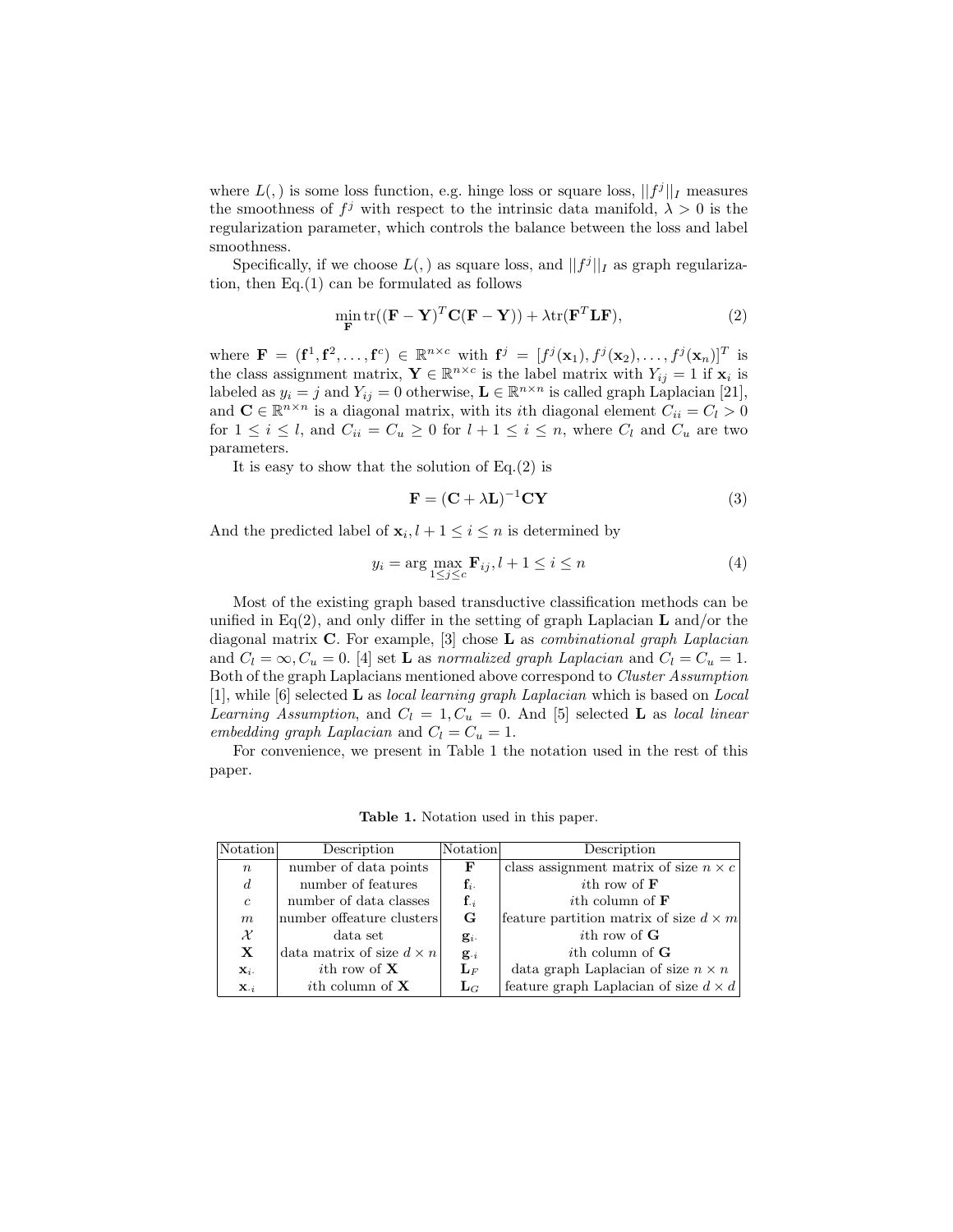## 3 The Proposed Method

In this section, we will first present dual regularization. Then we will propose a transductive classification framework based on dual regularization, followed with the optimization algorithm as well as the proof of its convergence.

#### 3.1 Dual Regularization

As we have mentioned above, we aim to explore the geometric structure on both the data point side and the feature side. To achieve this objective, we turn to graph regularization [9]. In detail, we construct two graphs i.e. data graph and feature graph, to explore the geometric structure of data manifold and feature manifold. In the following, we will introduce the construction of data graph and feature graph respectively. We will adopt Cluster Assumption [1] [3] [4] as a running example.

**Data Graph** We construct a data graph  $\mathcal{G}_F$  whose vertices correspond to  ${x_1, \ldots, x_n}$ . According to *Cluster Assumption*, if data points  $x_i$  and  $x_j$  are close to each other, then their class labels  $f_i$  and  $f_j$  should be close as well. This is formulated as follows,

$$
\frac{1}{2} \sum_{ij} ||\frac{\mathbf{f}_{i\cdot}}{\sqrt{D_{ii}^F}} - \frac{\mathbf{f}_{j\cdot}}{\sqrt{D_{jj}^F}}||^2 W_{ij}^F
$$
\n(5)

where  $W_{ij}^F$  is the affinity matrix of data graph measuring how close  $\mathbf{f}_i$  and  $\mathbf{f}_j$ . where  $W_{ij}$  is the annity matrix of data graph measuring now close<br>will be,  $D_{ii}^F = \sum_j W_{ij}^F$  is the diagonal degree matrix of data graph.

We define the data affinity matrix  $W<sup>F</sup>$  as follows,

$$
W_{ij}^{F} = \begin{cases} \exp \frac{-d(\mathbf{x}_{\cdot i}, \mathbf{x}_{\cdot j})^2}{\sigma^2}, & \text{if } \mathbf{x}_{\cdot j} \in \mathcal{N}(\mathbf{x}_{\cdot i}) \text{ or } \mathbf{x}_{\cdot i} \in \mathcal{N}(\mathbf{x}_{\cdot j})\\ 0, & \text{otherwise.} \end{cases} \tag{6}
$$

where  $\mathcal{N}(\mathbf{x}_{\cdot i})$  denotes the k-nearest neighbor of  $\mathbf{x}_{\cdot i}$ ,  $\exp \frac{-d(\mathbf{x}_{\cdot i}, \mathbf{x}_{\cdot j})^2}{\sigma^2}$  is Gaussian similarity where  $\sigma > 0$  is the width.  $d(\mathbf{x}_{i}, \mathbf{x}_{j})$  denotes the distance between  $\mathbf{x}_{i}$ and  $\mathbf{x}_{\cdot i}$ .

Eq.(5) can be further rewritten as

$$
\frac{1}{2} \sum_{i,j} || \frac{\mathbf{f}_{i \cdot}}{\sqrt{D_{ii}^F}} - \frac{\mathbf{f}_{j \cdot}}{\sqrt{D_{jj}^F}} ||^2 W_{ij}^F
$$
\n
$$
= \text{tr}(\mathbf{F}^T (\mathbf{I} - (\mathbf{D}^F)^{-\frac{1}{2}} \mathbf{W}^F (\mathbf{D}^F)^{-\frac{1}{2}}) \mathbf{F})
$$
\n
$$
= \text{tr}(\mathbf{F}^T \mathbf{L}_F \mathbf{F}) \tag{7}
$$

where  $\mathbf{F} \in \mathbb{R}^{n \times c}$  is the class assignment matrix of data points, and  $\mathbf{L}_F = \mathbf{I} (\mathbf{D}^F)^{-\frac{1}{2}} \mathbf{W}^F (\mathbf{D}^F)^{-\frac{1}{2}}$  is called normalized graph Laplacian (NLap) of the data graph  $\mathcal{G}_F$ . Eq.(7) reflects the label smoothness of the data points. The smoother the data labels are with respect to the underlying data manifold, the smaller the value of Eq.(7) will be.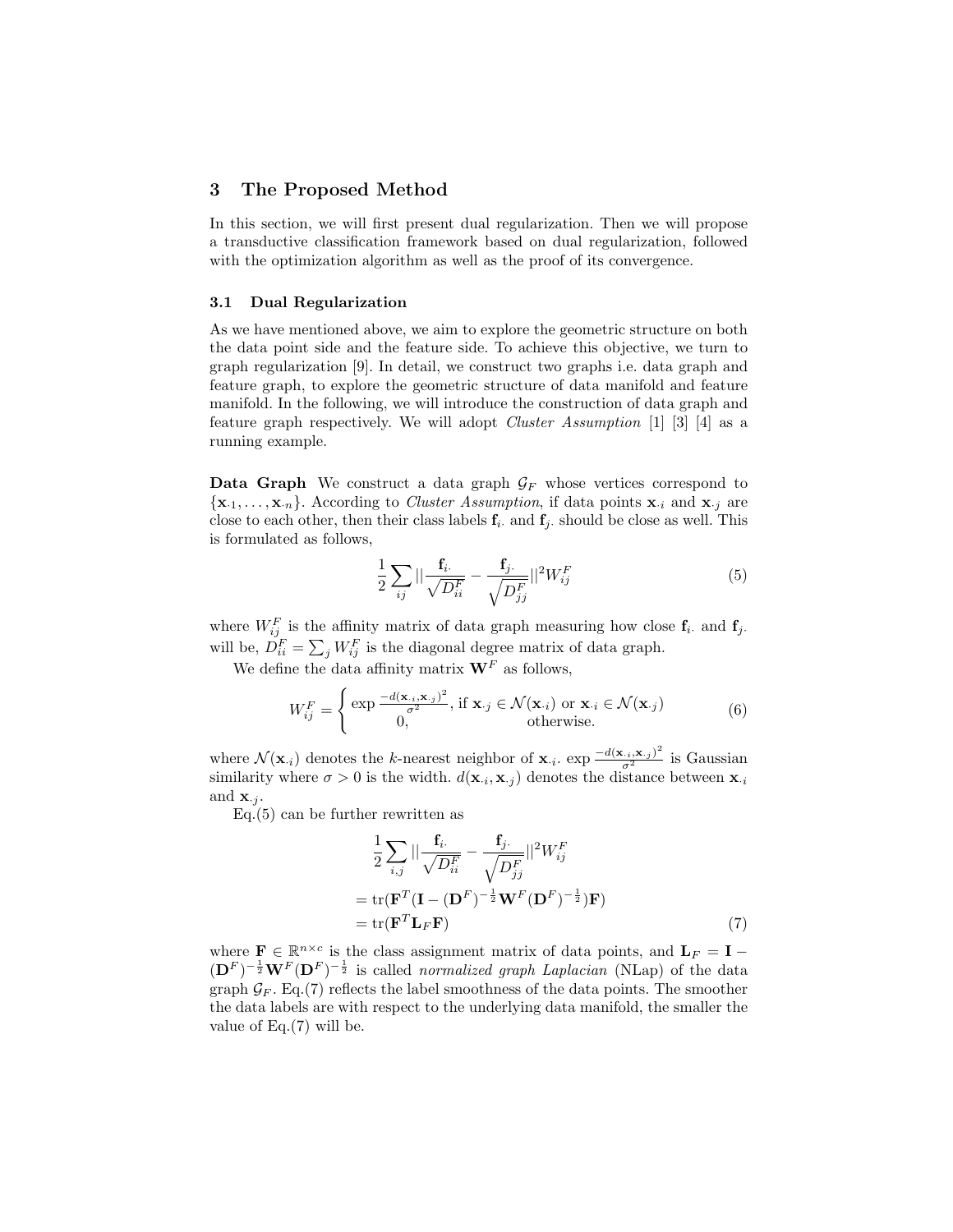**Feature Graph** Similar with the construction of the data graph  $\mathcal{G}_F$ , we construct a feature graph  $\mathcal{G}_G$  whose vertices correspond to  $\{\mathbf{x}_1, \dots, \mathbf{x}_d\}$ . According to Cluster Assumption again, if features  $x_i$  and  $x_j$  are near, then their cluster labels  $g_i$  and  $g_j$  should be near as well. This is formulated as follows

$$
\frac{1}{2} \sum_{ij} \left| \frac{\mathbf{g}_i}{\sqrt{D_{ii}^G}} - \frac{\mathbf{g}_j}{\sqrt{D_{jj}^G}} \right| \right|^2 W_{ij}^G \tag{8}
$$

where  $W_{ij}^G$  is the affinity matrix of feature graph measuring how close  $\mathbf{g}_i$  and  $\mathbf{g}_j$  will be,  $D_{ii}^G = \sum_j W_{ij}^G$  is the diagonal degree matrix of feature graph.

Again we define the feature affinity matrix  $\mathbf{W}^G$  as follows,

$$
W_{ij}^G = \begin{cases} \exp \frac{-d(\mathbf{x}_i, \mathbf{x}_j.)^2}{\sigma^2}, \text{ if } \mathbf{x}_j. \in \mathcal{N}(\mathbf{x}_i.) \text{ or } \mathbf{x}_i. \in \mathcal{N}(\mathbf{x}_j.)\\ 0, \text{ otherwise.} \end{cases} \tag{9}
$$

where  $\mathcal{N}(\mathbf{x}_i)$  denotes the k-nearest neighbor of  $\mathbf{x}_i$ .

Eq.(8) can be further rewritten as

$$
\frac{1}{2} \sum_{i,j} \left\| \frac{\mathbf{g}_i}{\sqrt{D_{ii}^G}} - \frac{\mathbf{g}_j}{\sqrt{D_{jj}^G}} \right\|^2 W_{ij}^G
$$
\n
$$
= \text{tr}(\mathbf{G}^T (\mathbf{I} - (\mathbf{D}^G)^{-\frac{1}{2}} \mathbf{W}^G (\mathbf{D}^G)^{-\frac{1}{2}}) \mathbf{G})
$$
\n
$$
= \text{tr}(\mathbf{G}^T \mathbf{L}_G \mathbf{G}) \tag{10}
$$

where  $\mathbf{G} \in \mathbb{R}^{d \times m}$  is the partition matrix of features,  $\mathbf{L}_G = \mathbf{I} - (\mathbf{D}^G)^{-\frac{1}{2}} \mathbf{W}^G (\mathbf{D}^G)^{-\frac{1}{2}}$ is the normalized graph Laplacian (NLap) of the feature graph  $\mathcal{G}_G$ . Eq.(10) reflects the label smoothness of the features. The smoother the feature labels are with respect to the underlying feature manifold, the smaller the value of Eq. (10) will be.

Based on the two graph regularizers introduced above, we present a regularization as follows

$$
\lambda tr(\mathbf{F}^T \mathbf{L}_F \mathbf{F}) + \mu tr(\mathbf{G}^T \mathbf{L}_G \mathbf{G}) + \eta ||\mathbf{X} - \mathbf{G} \mathbf{S} \mathbf{F}^T||_F^2
$$
(11)

where  $|| \cdot ||_F$  is the Frobenius norm,  $\lambda, \mu, \eta \geq 0$  are regularization parameters. It consists of three terms. The first term is graph regularizer defined in  $Eq.(7)$ , which is also the same as the second term in Eq. $(2)$ . The second term is graph regularizer defined in Eq.(10). The third term is the most important one. It is a co-clustering [17] type regularizer. This term reflects the approximation error of matrix tri-factorization for co-clustering. The smaller it is, the better the approximation will be. It establishes a bridge between the data points in the first term and the features in the second term, through which the label information of data points and features can be transferred from one to another, which may benefit the classification of data points. Eq.(11) is called Dual Regularization.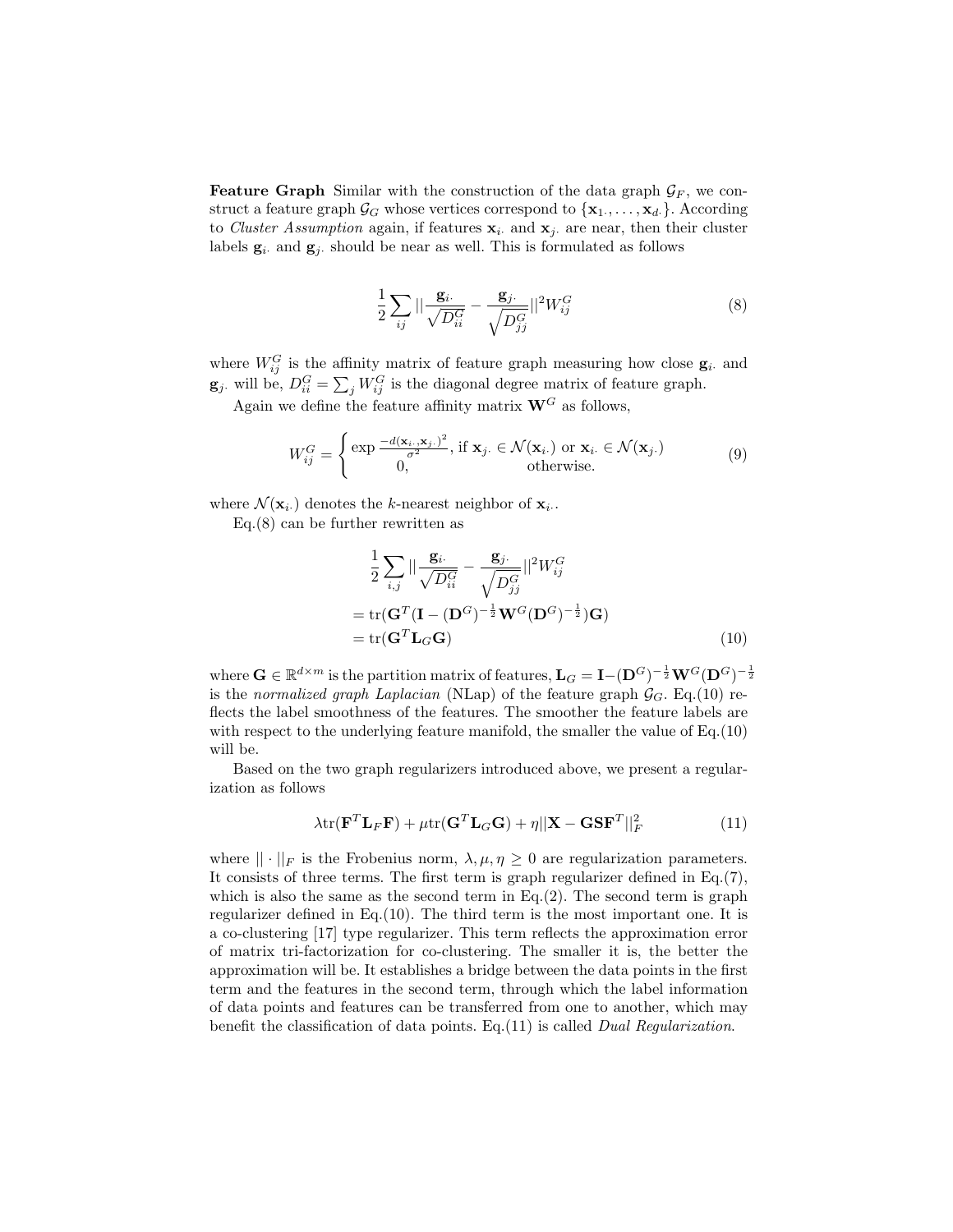By now, we have presented dual regularization. It is worth noting that although in the derivation, we adopt *Cluter Assumption*, other kinds of assumptions, e.g. Local Learning Assumption can also be used. In other words, besides the normalized graph Laplacian (NLap), other kinds of graph Laplacians can also be utilized in Eq.(11), e.g. local learning graph Laplacian (LLL). For the detail of LLL, please refer to [6] [10].

#### 3.2 Transductive Classification via Dual Regularization

Based on the dual regularization in Eq.(11) presented above, we propose a novel transductive classification framework as follows,

$$
J_{TCDR} = \text{tr}((\mathbf{F} - \mathbf{Y})^T \mathbf{C} (\mathbf{F} - \mathbf{Y}))
$$
  
+ \lambda \text{tr}(\mathbf{F}^T \mathbf{L}\_F \mathbf{F}) + \mu \text{tr}(\mathbf{G}^T \mathbf{L}\_G \mathbf{G}) + \eta ||\mathbf{X} - \mathbf{G} \mathbf{S} \mathbf{F}^T||\_F^2, (12)

where  $\|\cdot\|_F$  is the Frobenius norm,  $\mathbf{F} \in \mathbb{R}^{n \times c}$  is the class assignment matrix of the data points,  $\mathbf{G} \in \mathbb{R}^{d \times m}$  is the partition matrix of the features,  $\mathbf{L}_F \in \mathbb{R}^{n \times n}$ is graph Laplacian for data points, and  $\mathbf{L}_G \in \mathbb{R}^{d \times d}$  is graph Laplacian for features.  $\lambda, \mu, \eta \geq 0$  are regularization parameters. We call Eq.(12) Transductive Classification via Dual Regularization (TCDR). TCDR provides a unified framework for transductive classification. Different settings of the graph Laplacians  $L_F$  and  $L_G$ , along with the diagonal matrix C lead to various instantiations of TCDR. When letting  $\mu = \eta = 0$  in Eq.(12), TCDR degenerates to traditional graph based transductive classification framework in Eq. $(2)$ . To this end, existing graph based transductive classification methods can be seen as the special case of TCDR.

By its definition, the elements in  $\bf{F}$  and  $\bf{G}$  can only take binary values, which makes the minimization in Eq.(12) very difficult, therefore we relax  $\bf{F}$  and  $\bf{G}$ into continuous nonnegative domain. Then the objective of TCDR in  $Eq.(12)$ turns out to be,

$$
J_{TCDR} = \text{tr}((\mathbf{F} - \mathbf{Y})^T \mathbf{C} (\mathbf{F} - \mathbf{Y})) + \lambda \text{tr}(\mathbf{F}^T \mathbf{L}_F \mathbf{F}) + \mu \text{tr}(\mathbf{G}^T \mathbf{L}_G \mathbf{G}) + \eta ||\mathbf{X} - \mathbf{G} \mathbf{S} \mathbf{F}^T||_F^2, \text{s.t. } \mathbf{F} \ge 0, \mathbf{G} \ge 0,
$$
\n(13)

To make the objective in Eq.(13) lower bounded, we use  $L_2$  normalization on columns of  $\bf{F}$  and  $\bf{G}$  in the optimization, and compensate the norms of  $\bf{F}$  and G to S.

### 3.3 Optimization

As we see, minimizing Eq. (13) is with respect to  $\mathbf{F}$ , G and S. And we cannot give a closed-form solution. In the following, we will present an alternating scheme to optimize the objective. In other words, we will optimize the objective with respect to one variable when fixing the other variables. This procedure repeats until convergence.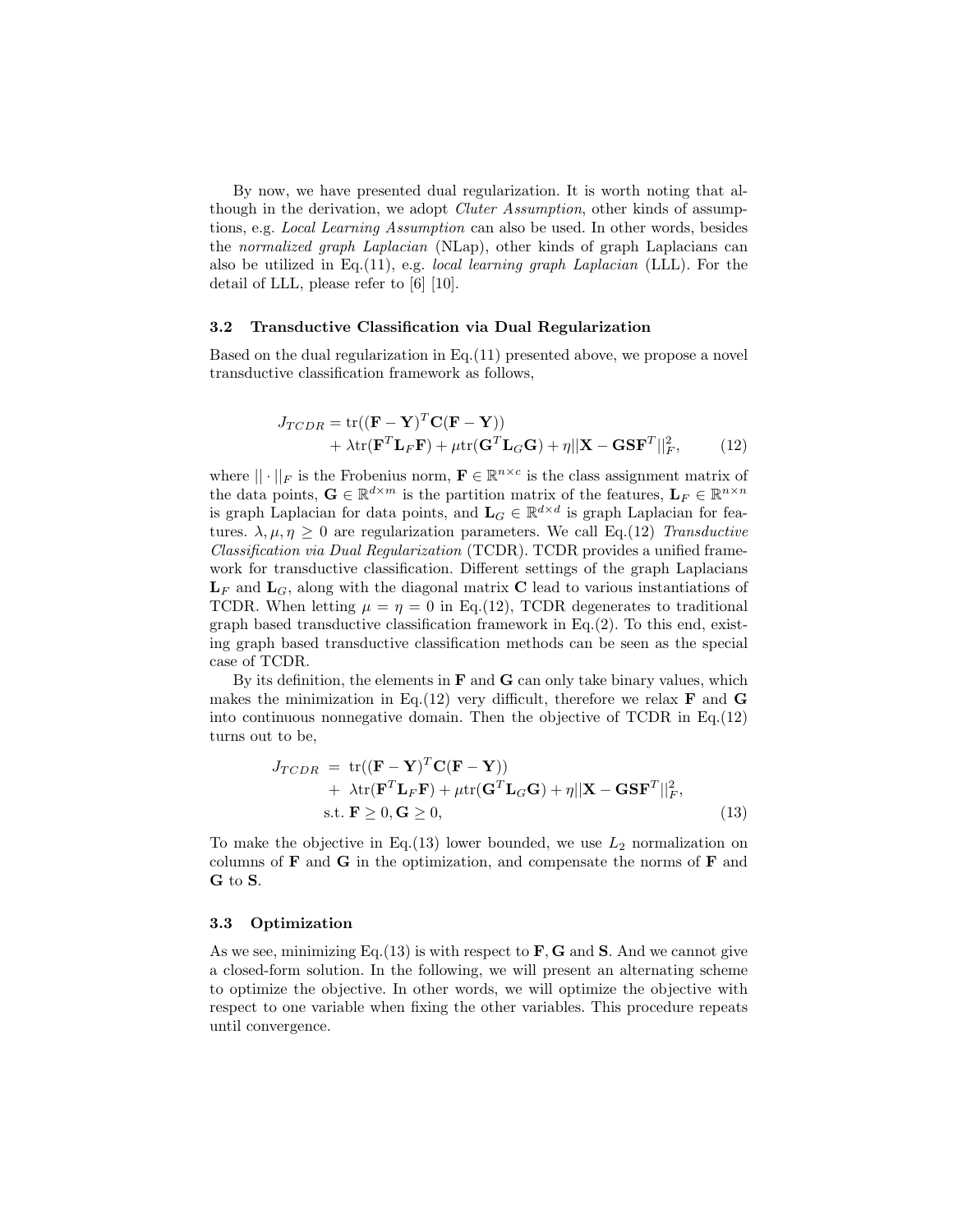**Computation of S** Optimizing Eq.(13) with respect to  $S$  is equivalent to optimizing

$$
J_1 = ||\mathbf{X} - \mathbf{G}\mathbf{S}\mathbf{F}^T||_F^2 \tag{14}
$$

Setting  $\frac{\partial J_1}{\partial S} = 0$  leads to the following updating formula

$$
\mathbf{S} = (\mathbf{G}^T \mathbf{G})^{-1} \mathbf{G}^T \mathbf{X} \mathbf{F} (\mathbf{F}^T \mathbf{F})^{-1}
$$
(15)

Computation of F Optimizing Eq.(13) with respect to F is equivalent to optimizing

$$
J_2 = \text{tr}((\mathbf{F} - \mathbf{Y})^T \mathbf{C} (\mathbf{F} - \mathbf{Y})) + \lambda \text{tr}(\mathbf{F}^T \mathbf{L}_F \mathbf{F}) + \eta ||\mathbf{X} - \mathbf{G} \mathbf{S} \mathbf{F}^T||_F^2,
$$
  
s.t.  $\mathbf{F} \ge 0$ , (16)

For the constraint  $\mathbf{F} \geq 0$ , we cannot get a closed-form solution of **F**. In the following, we will present an iterative multiplicative updating solution. We introduce the Lagrangian multiplier  $\boldsymbol{\alpha} \in \mathbb{R}^{n \times c}$ , thus the Lagrangian function is

$$
L(\mathbf{F}) = \text{tr}((\mathbf{F} - \mathbf{Y})^T \mathbf{C} (\mathbf{F} - \mathbf{Y}))
$$
  
+  $\lambda \text{tr}(\mathbf{F}^T \mathbf{L}_F \mathbf{F}) + \eta ||\mathbf{X} - \mathbf{G} \mathbf{S} \mathbf{F}^T||_F^2 - \text{tr}(\boldsymbol{\alpha} \mathbf{F}^T)$  (17)

Setting  $\frac{\partial L(\mathbf{F})}{\partial \mathbf{F}} = 0$ , we obtain

$$
\alpha = 2CF - 2CY + 2\lambda \mathbf{L}_F \mathbf{F} - 2\eta \mathbf{A} + 2\eta \mathbf{F} \mathbf{B}
$$
 (18)

where  $\mathbf{A} = \mathbf{X}^T \mathbf{G} \mathbf{S}$  and  $\mathbf{B} = \mathbf{S}^T \mathbf{G}^T \mathbf{G} \mathbf{S}$ .

Using the Karush-Kuhn-Tucker condition [22]  $\alpha_{ij}F_{ij} = 0$ , we get

$$
[\mathbf{CF} - \mathbf{CY} + \lambda \mathbf{L}_F \mathbf{F} - \eta \mathbf{A} + \eta \mathbf{FB}]_{ij} \mathbf{F}_{ij} = 0
$$
\n(19)

Introduce  $\mathbf{L}_F = \mathbf{L}_F^+ - \mathbf{L}_F^-$ ,  $\mathbf{A} = \mathbf{A}^+ - \mathbf{A}^-$  and  $\mathbf{B} = \mathbf{B}^+ - \mathbf{B}^-$  where  $\mathbf{A}_{ij}^+$  $(|{\bf A}_{ij}| + {\bf A}_{ij})/2$  and  ${\bf A}_{ij}^- = (|{\bf A}_{ij}| - {\bf A}_{ij})/2$  [23], we obtain

$$
[\mathbf{CF} - \mathbf{CY} + \lambda \mathbf{L}_F^+ \mathbf{F} - \lambda \mathbf{L}_F^- \mathbf{F} - \eta \mathbf{A}^+ + \eta \mathbf{A}^- + \eta \mathbf{F} \mathbf{B}^+ - \eta \mathbf{F} \mathbf{B}^-]_{ij} \mathbf{F}_{ij} = 0 \ (20)
$$

Eq.(20) leads to the following updating formula

$$
\mathbf{F}_{ij} \leftarrow \mathbf{F}_{ij} \sqrt{\frac{\left[\mathbf{C}\mathbf{Y} + \lambda \mathbf{L}_F^- \mathbf{F} + \eta \mathbf{A}^+ + \eta \mathbf{F} \mathbf{B}^- \right]_{ij}}{\left[\mathbf{C}\mathbf{F} + \lambda \mathbf{L}_F^+ \mathbf{F} + \eta \mathbf{A}^- + \eta \mathbf{F} \mathbf{B}^+ \right]_{ij}}}
$$
(21)

**Computation of G** Optimizing Eq.(13) with respect to  $G$  is equivalent to optimizing

$$
J_3 = \mu \text{tr}(\mathbf{G}^T \mathbf{L}_G \mathbf{G}) + \eta ||\mathbf{X} - \mathbf{G} \mathbf{S} \mathbf{F}^T||_F^2
$$
  
s.t.  $\mathbf{G} \ge 0$ , (22)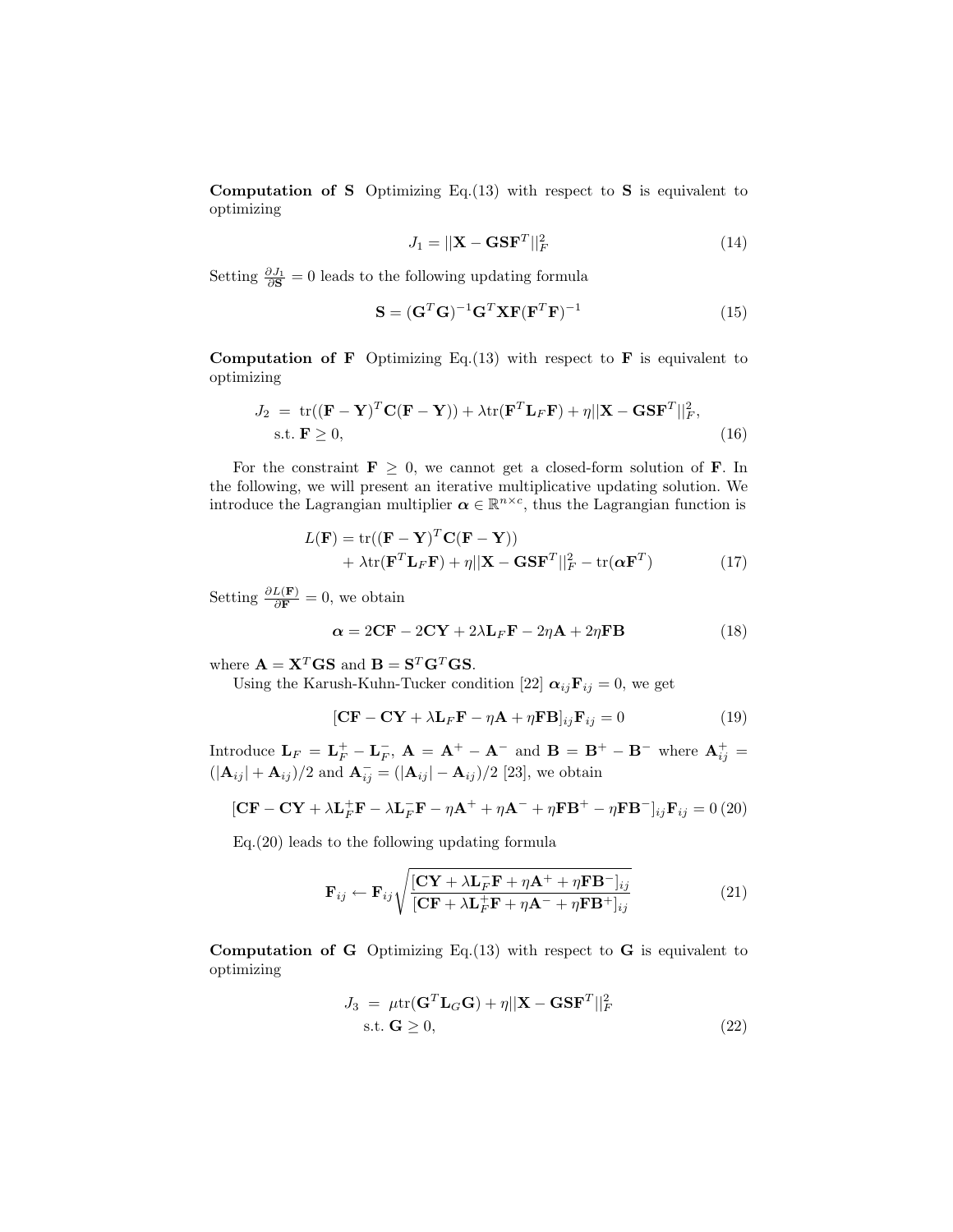Since  $\mathbf{G} \geq 0$ , we introduce the Lagrangian multiplier  $\beta \in \mathbb{R}^{d \times m}$ , thus the Lagrangian function is

$$
L(\mathbf{G}) = \mu \text{tr}(\mathbf{G}^T \mathbf{L}_G \mathbf{G}) + \eta ||\mathbf{X} - \mathbf{G} \mathbf{S} \mathbf{F}^T||_F^2 - \text{tr}(\beta \mathbf{G}^T)
$$
(23)

Setting  $\frac{\partial L(\mathbf{G})}{\partial \mathbf{G}} = 0$ , we obtain

$$
\beta = 2\mu \mathbf{L}_G \mathbf{G} - 2\eta \mathbf{P} + 2\eta \mathbf{G} \mathbf{Q}
$$
 (24)

where  $\mathbf{P} = \mathbf{X} \mathbf{F} \mathbf{S}^T$  and  $\mathbf{Q} = \mathbf{S} \mathbf{F}^T \mathbf{F} \mathbf{S}^T$ .

Using the Karush-Kuhn-Tucker complementarity condition [22]  $\beta_{ij}$  G<sub>ij</sub> = 0, we get

$$
[\mu \mathbf{L}_G \mathbf{G} - \eta \mathbf{P} + \eta \mathbf{G} \mathbf{Q}]_{ij} \mathbf{G}_{ij} = 0.
$$
 (25)

Introduce  $\mathbf{L}_G = \mathbf{L}_G^+ - \mathbf{L}_G^-$ ,  $\mathbf{P} = \mathbf{P}^+ - \mathbf{P}^-$  and  $\mathbf{Q} = \mathbf{Q}^+ - \mathbf{Q}^-$ , we obtain

$$
[\mu \mathbf{L}_G^+ \mathbf{G} - \mu \mathbf{L}_G^- \mathbf{G} - \eta \mathbf{P}^+ + \eta \mathbf{P}^- + \eta \mathbf{G} \mathbf{Q}^+ - \eta \mathbf{G} \mathbf{Q}^-]_{ij} \mathbf{G}_{ij} = 0.
$$
 (26)

Eq.(26) leads to the following updating formula

$$
\mathbf{G}_{ij} \leftarrow \mathbf{G}_{ij} \sqrt{\frac{\left[\mu \mathbf{L}_{G}^{-} \mathbf{G} + \eta \mathbf{P}^{+} + \eta \mathbf{G} \mathbf{Q}^{-}\right]_{ij}}{\left[\mu \mathbf{L}_{G}^{+} \mathbf{G} + \eta \mathbf{P}^{-} + \eta \mathbf{G} \mathbf{Q}^{+}\right]_{ij}}}
$$
(27)

#### 3.4 Convergence Analysis

In this section, we will investigate the convergence of the updating formula in Eq.(21) and Eq.(27). We use the auxiliary function approach  $[24]$  to prove the convergence of the algorithm. Here we first introduce the definition of auxiliary function [24].

**Definition 1.** [24]  $Z(h, h')$  is an auxiliary function for  $F(h)$  if the conditions

$$
Z(h, h') \ge F(h), Z(h, h) = F(h),
$$

are satisfied.

**Lemma 1.** [24] If Z is an auxiliary function for F, then F is non-increasing under the update

$$
h^{(t+1)} = \arg\min_{h} Z(h, h^{(t)})
$$

*Proof.*  $F(h^{(t+1)}) \leq Z(h^{(t+1)}, h^{(t)}) \leq Z(h^{(t)}, h^{(t)}) = F(h^{(t)})$ 

**Lemma 2.** [23] For any nonnegative matrices  $A \in \mathbb{R}^{n \times n}$ ,  $B \in \mathbb{R}^{k \times k}$ ,  $S \in$  $\mathbb{R}^{n\times k}, \mathbf{S}'\in\mathbb{R}^{n\times k}$ , and **A**, **B** are symmetric, then the following inequality holds

$$
\sum_{i=1}^{n} \sum_{p=1}^{k} \frac{\mathbf{(AS'B)}_{ip} \mathbf{S}_{ip}^2}{\mathbf{S}_{ip}'} \ge tr(\mathbf{S}^T \mathbf{ASB})
$$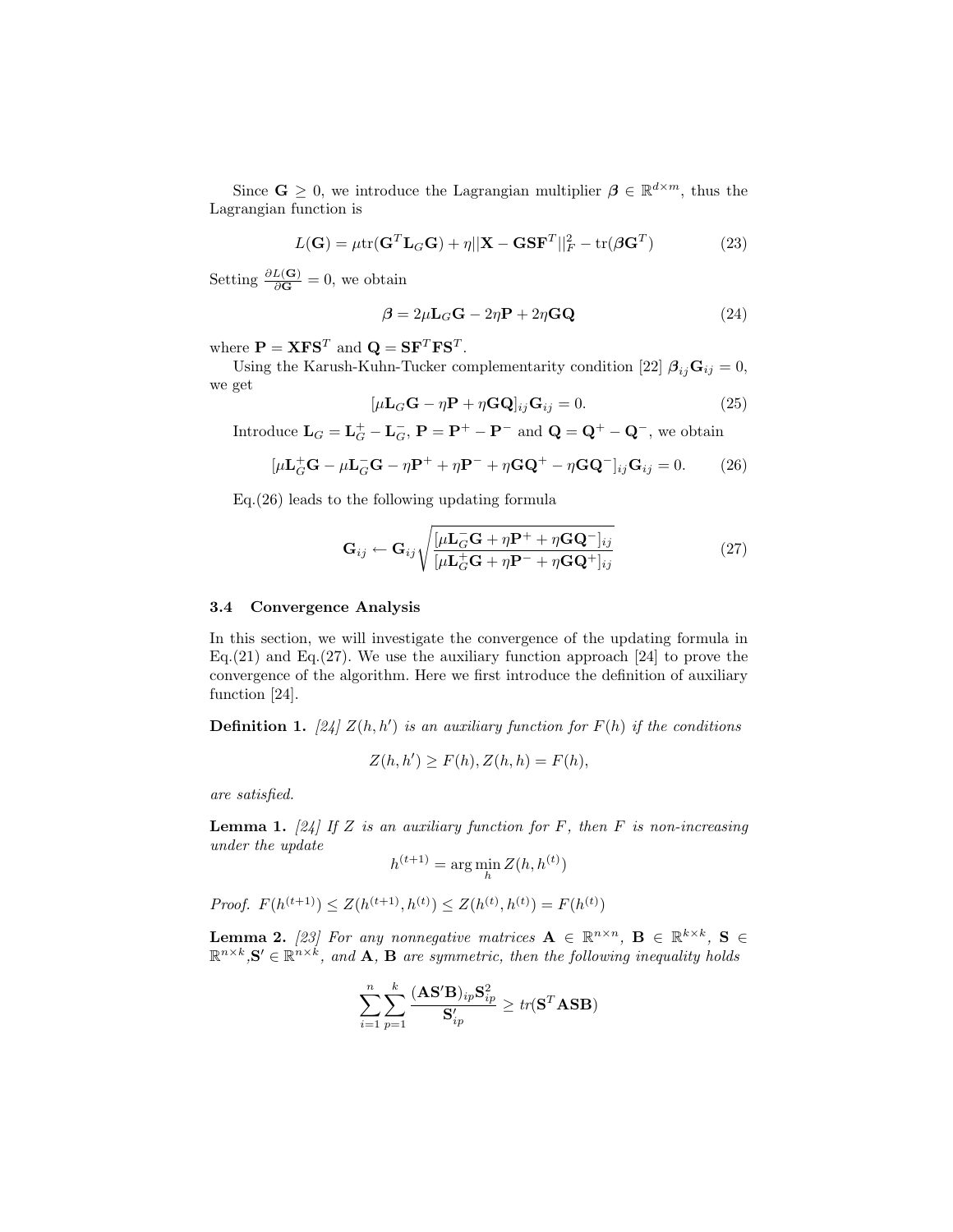Theorem 1. Let

$$
J(\mathbf{F}) = tr(\mathbf{F}^T \mathbf{C} \mathbf{F} - 2\mathbf{F}^T \mathbf{C} \mathbf{Y} + \lambda \mathbf{F}^T \mathbf{L}_F \mathbf{F} - 2\eta \mathbf{A} \mathbf{F}^T + \mathbf{F} \mathbf{B} \mathbf{F}^T)
$$
(28)

Then the following function

$$
Z(\mathbf{F}, \mathbf{F}') = \sum_{ij} \frac{(\mathbf{C}\mathbf{F}')_{ij}\mathbf{F}_{ij}^2}{\mathbf{F}_{ij}'} - 2\sum_{ij} (\mathbf{C}\mathbf{Y})_{ij}\mathbf{F}_{ij}' (1 + \log \frac{\mathbf{F}_{ij}}{\mathbf{F}_{ij}'} )
$$
  
+  $\lambda \sum_{ij} \frac{(\mathbf{L}_{F}^{+}\mathbf{F}')_{ij}\mathbf{F}_{ij}^2}{\mathbf{F}_{ij}'} - \lambda \sum_{ijk} (\mathbf{L}_{F}^{-})_{jk}\mathbf{F}_{ji}'\mathbf{F}_{ki}' (1 + \log \frac{\mathbf{F}_{ij}\mathbf{F}_{ik}}{\mathbf{F}_{ij}'\mathbf{F}_{ik}'} )$   
-  $2\eta \sum_{ij} \mathbf{A}_{ij}^{+} \mathbf{F}_{ij}' (1 + \log \frac{\mathbf{F}_{ij}}{\mathbf{F}_{ij}'} ) + 2\eta \sum_{ij} \mathbf{A}_{ij}^{-} \frac{\mathbf{F}_{ij}^2 + \mathbf{F}_{ij}^{\prime 2}}{2\mathbf{F}_{ij}'} \newline + \sum_{ij} \frac{(\mathbf{F}'\mathbf{B}^{+})_{ij}\mathbf{F}_{ij}^2}{\mathbf{F}_{ij}'} - \sum_{ijk} \mathbf{B}_{jk}^{-} \mathbf{F}_{ij}'\mathbf{F}_{ik}' (1 + \log \frac{\mathbf{F}_{ij}\mathbf{F}_{ik}}{\mathbf{F}_{ij}'\mathbf{F}_{ik}'} )$ 

is an auxiliary function for  $J(\mathbf{F})$ . Furthermore, it is a convex function in  $\mathbf{F}$  and its global minimum is

$$
\mathbf{F}_{ij} = \mathbf{F}_{ij} \sqrt{\frac{[\mathbf{C}\mathbf{Y} + \lambda \mathbf{L}_F^- \mathbf{F} + \eta \mathbf{A}^+ + \eta \mathbf{F} \mathbf{B}^-]_{ij}}{[\mathbf{C}\mathbf{F} + \lambda \mathbf{L}_F^+ \mathbf{F} + \eta \mathbf{A}^- + \eta \mathbf{F} \mathbf{B}^+]_{ij}}}
$$
(29)

Proof. See Appendix.

**Theorem 2.** Updating  $\mathbf{F}$  using Eq.(21) will monotonically decrease the value of the objective in Eq. $(13)$ , hence it converges.

*Proof.* By Lemma 1 and Theorem 1, we can get that  $J(\mathbf{F}^{0}) = Z(\mathbf{F}^{0}, \mathbf{F}^{0}) \geq$  $Z(\mathbf{F}^1, \mathbf{F}^0) \geq J(\mathbf{F}^1) \geq \ldots$  So  $J(\mathbf{F})$  is monotonically decreasing. Since  $J(\mathbf{F})$  is obviously bounded below, we prove this theorem.

Theorem 3. Let

$$
J(\mathbf{G}) = tr(\mu \mathbf{G}^T \mathbf{L}_G \mathbf{G} - 2\eta \mathbf{G}^T \mathbf{P} + \mu \mathbf{G} \mathbf{Q} \mathbf{G}^T)
$$
(30)

Then the following function

$$
\begin{aligned} Z(\mathbf{G},\mathbf{G}') &= \sum_{ij} \frac{(\mathbf{L}_G^+\mathbf{G}')_{ij}\mathbf{G}_{ij}^2}{\mathbf{G}'_{ij}} - \sum_{ijk} (\mathbf{L}_G^-)_{jk}\mathbf{G}'_{ji}\mathbf{G}'_{ki} (1+\log\frac{\mathbf{G}_{ij}\mathbf{G}_{ik}}{\mathbf{G}'_{ij}\mathbf{G}'_{ik}}) \\ &- 2\eta \sum_{ij} \mathbf{P}_{ij}^+\mathbf{G}'_{ij} (1+\log\frac{\mathbf{G}_{ij}}{\mathbf{G}'_{ij}}) + 2\eta \sum_{ij} \mathbf{P}_{ij}^-\frac{\mathbf{G}_{ij}^2+\mathbf{G}'_{ij}^2}{2\mathbf{G}'_{ij}} \\ &+ \mu \sum_{ij} \frac{(\mathbf{G}'\mathbf{Q}^+)_{ij}\mathbf{G}_{ij}^2}{\mathbf{G}'_{ij}} - \mu \sum_{ijk} \mathbf{Q}_{jk}^-\mathbf{G}'_{ij}\mathbf{G}'_{ik} (1+\log\frac{\mathbf{G}_{ij}\mathbf{G}_{ik}}{\mathbf{G}'_{ij}\mathbf{G}'_{ik}}) \end{aligned}
$$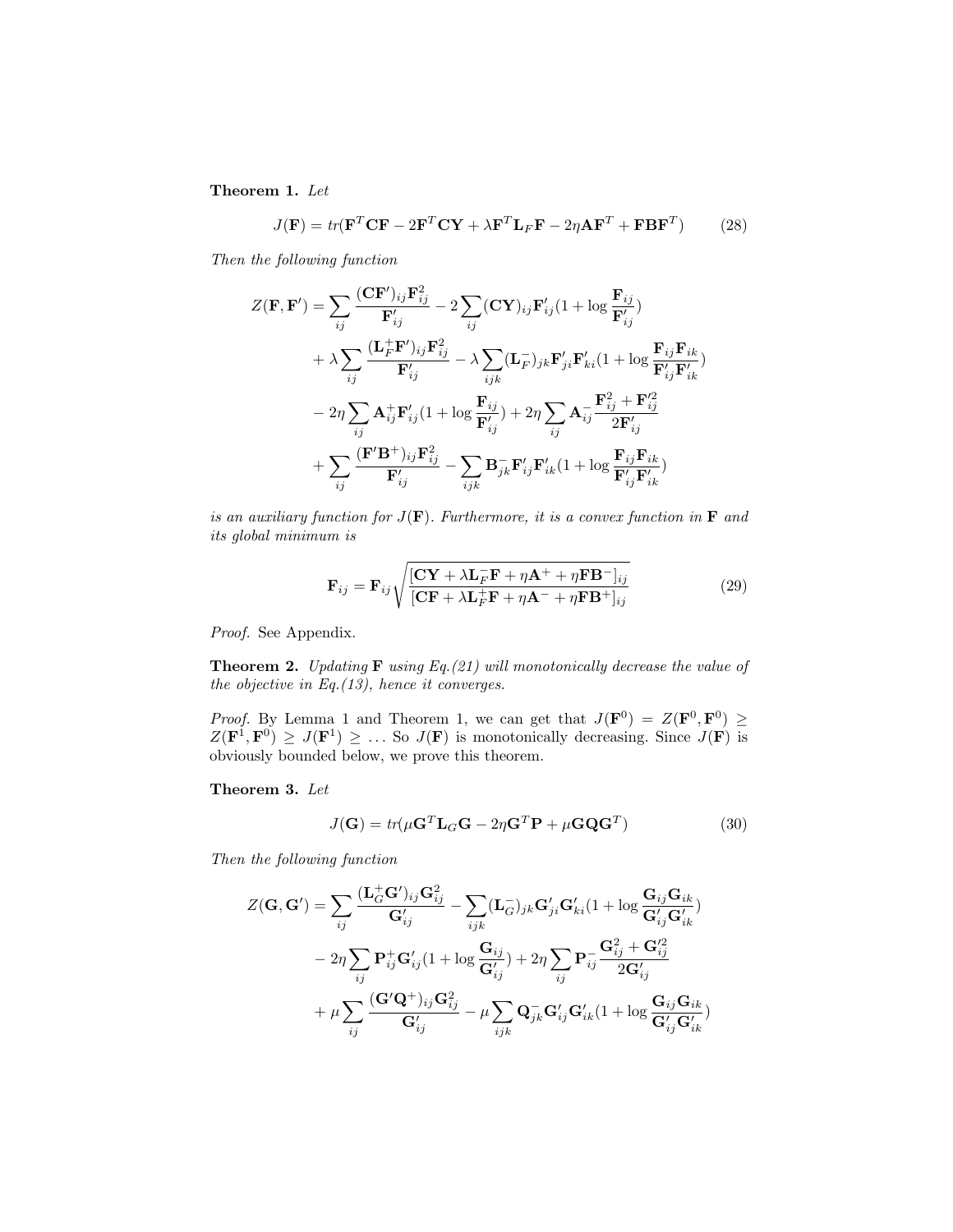is an auxiliary function for  $J(G)$ . Furthermore, it is a convex function in G and its global minimum is

$$
\mathbf{G}_{ij} = \mathbf{G}_{ij} \sqrt{\frac{\left[\mu \mathbf{L}_{G}^{-} \mathbf{G} + \eta \mathbf{P}^{+} + \eta \mathbf{G} \mathbf{Q}^{-}\right]_{ij}}{\left[\mu \mathbf{L}_{G}^{+} \mathbf{G} + \eta \mathbf{P}^{-} + \eta \mathbf{G} \mathbf{Q}^{+}\right]_{ij}}}
$$
(31)

Proof. For the limit of space, we omit it here.

**Theorem 4.** Updating  $G$  using  $Eq. (27)$  will monotonically decrease the value of the objective in Eq.  $(13)$ , hence it converges.

*Proof.* By Lemma 1 and Theorem 3, we can get that  $J(\mathbf{G}^0) = Z(\mathbf{G}^0, \mathbf{G}^0) \geq$  $Z(\mathbf{G}^1, \mathbf{G}^0) \geq J(\mathbf{G}^1) \geq \ldots$  So  $J(\mathbf{G})$  is monotonically decreasing. Since  $J(\mathbf{G})$  is obviously bounded below, we prove this theorem.

## 4 Experiments

In this section, we evaluate the proposed methods on many benchmark semisupervised learning data sets. Two instantiations of TCDR are evaluated:  $(1)$  normalized graph Laplacian (NLap) + TCDR, which chooses  $L_F$  and  $L_G$  as NLap. Note that it is just the method derived as a running example in Section 3; and (2) local learning graph Laplacian (LLL) + TCDR, which chooses  $L_F$  and  $L_G$ as LLL [6].

#### 4.1 Data Sets

In our experiments, we use 9 benchmark semi-supervised learning data sets, which can be found in [1] [7].

 $g241c \& g241n^1$ : Each data set contains two classes with 350 points in each class, and the data sets are generated in a way of violating the cluster assumptions or misleading class structures.

USPS, COIL & Digit1: The first two data sets are generated from the famous USPS and COIL databases, such that the resultant image data did not appear to be manifold explicitly. The digit1 data set is generated by transforming the image of digit 1, and the image data appears a manifold structure strongly.

Cornell, Texas, Wisconsin & Washington: All these four data sets are selected from the famous WebKB database<sup>2</sup>, and the web pages are classified into 5 ∼ 6 categories.

Table 1 summarizes the characteristics of the data sets mentioned above. For more details about these data sets, please refer to [1].

<sup>1</sup> http://www.kyb.tuebingen.mpg.de/ssl-book/benchmarks.html

<sup>2</sup> http://www.cs.cmu.edu/ webkb/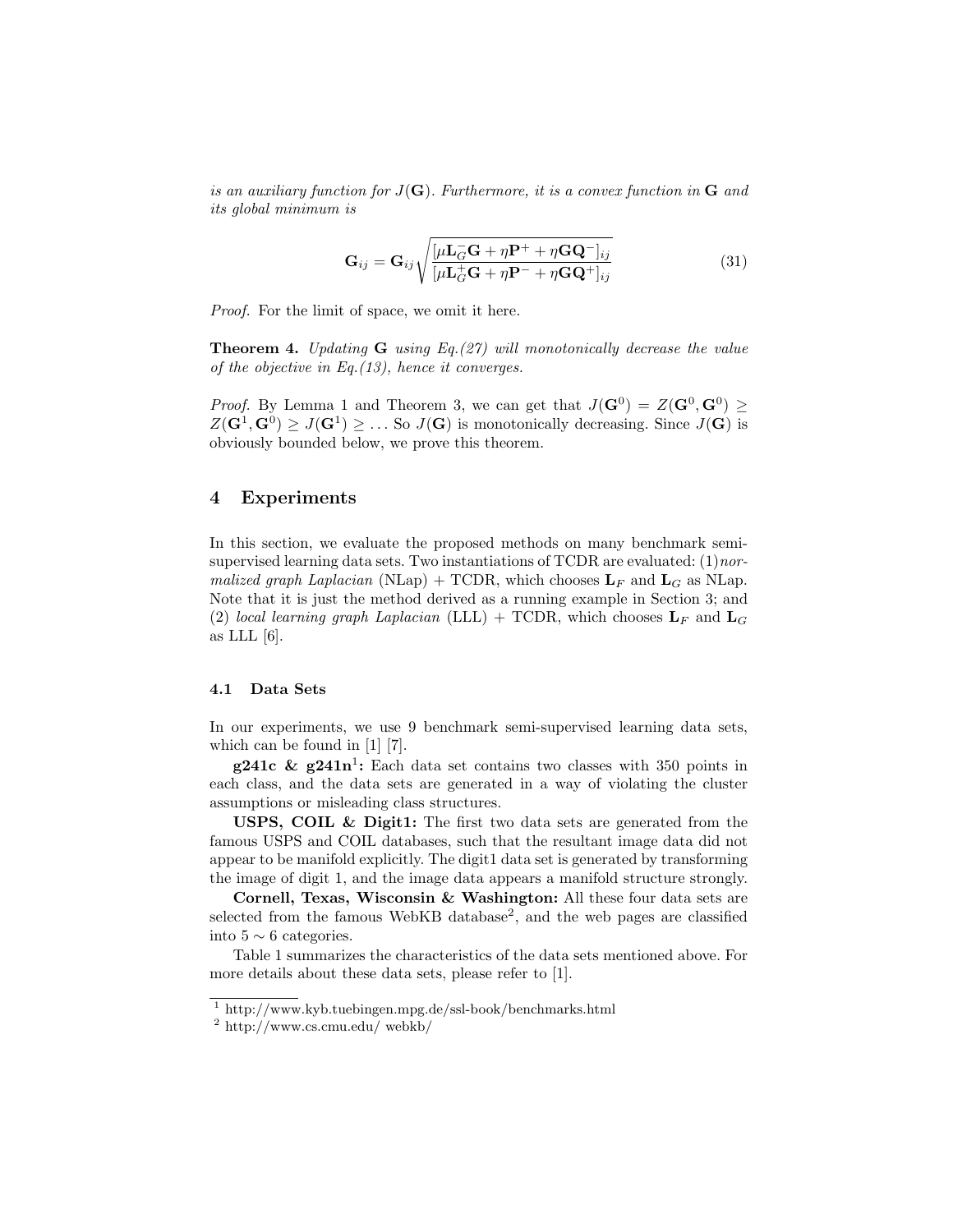Table 2. Description of a subset of datasets

|             |      | $ D{\rm datasets} $ #samples $ #{\rm classes} $ #dimensions | Datasets   |      | $ \#$ samples $ \#$ classes $ \#$ dimensions |
|-------------|------|-------------------------------------------------------------|------------|------|----------------------------------------------|
| g241c       | 1500 | 241                                                         | cornell    | 826  | 4134                                         |
| g241n       | 1500 | 241                                                         | texas      | 811  | 4029                                         |
| <b>USPS</b> | 1500 | 241                                                         | wisconsin  | 1210 | 4189                                         |
| <b>COIL</b> | 1500 | 241                                                         | washington | 1165 | 4165                                         |
| $digit1$    | 1500 | 241                                                         |            |      |                                              |

#### 4.2 Methods & Parameter Settings

We compare our methods with some state of the art graph based transductive classification algorithms in the following.

Gaussian Field and Harmonic Function (GFHF) [3]: The width of the Gaussian similarity is set via the grid  $\{2^{-3}\sigma_0^2, 2^{-2}\sigma_0^2, 2^{-1}\sigma_0^2, \sigma_0^2, 2\sigma_0^2, 2^2\sigma_0^2, 2^3\sigma_0^2\},$ where  $\sigma_0$  is the mean distance between any two samples in the training set. And the size of  $\mathcal{N}(\cdot)$  is searched by the grid  $\{5, 10, 50, 80, n-1\}$ 

Learning with Local and Global Consistency (LLGC) [4]: The width of the Gaussian similarity and the size of  $\mathcal{N}(\cdot)$  are also determined the same as that in GFHF, and the regularization parameter is set by searching the grid  $\{0.1, 1, 10, 100\}.$ 

Transductive Classification with Local Learning Regularization (TCLLR) [6]: The neighborhood size for constructing local learning regularizer is searched by the grid  $\{5, 10, 50, 80\}$ , and the regularization parameter is set by searching the grid  $\{0.1, 1, 10, 100\}.$ 

Transductive Classification via Dual Regularization (TCDR): In NLap+TCDR, we use normalized graph Laplacian on both the data point side and the feature side, and the width of the Gaussian similarity as well as the size of  $\mathcal{N}(\cdot)$  are tuned the same as in GFHF. And we set  $C_l = C_u = 1$ . In LLL+TCDR, we use local learning graph Laplacian for both data points and features, and the neighborhood size is tuned the same as that in TLLR. And we set  $C_l = 1, C_u = 0$ . Besides, we set the number of feature clusters the same as the number of data classes for simplicity, i.e.  $m = c$ . And the regularization parameters, i.e.  $\lambda, \mu, \eta$  are set by searching the grid  $\{0.1, 1, 10, 100\}.$ 

For synthetic and image data sets, the distance between  $\mathbf{x}_{i}$  and  $\mathbf{x}_{j}$  (or  $\mathbf{x}_{i}$ . and  $\mathbf{x}_j$ .) is computed as  $d(\mathbf{x}_i, \mathbf{x}_{i,j}) = ||\mathbf{x}_i - \mathbf{x}_{i,j}||_2$  (or  $d(\mathbf{x}_i, \mathbf{x}_{j}.) = ||\mathbf{x}_i - \mathbf{x}_{j}||_2$ ).

For text data sets, we use TFIDF to weight the term-document matrix. The distance between two points  $\mathbf{x}_{i}$  and  $\mathbf{x}_{j}$  is defined as

$$
d(\mathbf{x}_{\cdot i}, \mathbf{x}_{\cdot j}) = 1 - \frac{\langle \mathbf{x}_{\cdot i}, \mathbf{x}_{\cdot j} \rangle}{||\mathbf{x}_{\cdot i}|| \cdot ||\mathbf{x}_{\cdot j}||}.
$$
 (32)

And the distance between  $\mathbf{x}_i$  and  $\mathbf{x}_j$  can be computed analogously.

In order to compare these algorithms fairly, we randomly select  $\{5\%, 10\%, \ldots,$ 45%, 50%} data points as labeled samples, while the rest as unlabeled samples. Since the labeled set is randomly chosen, we repeat each experiment 20 times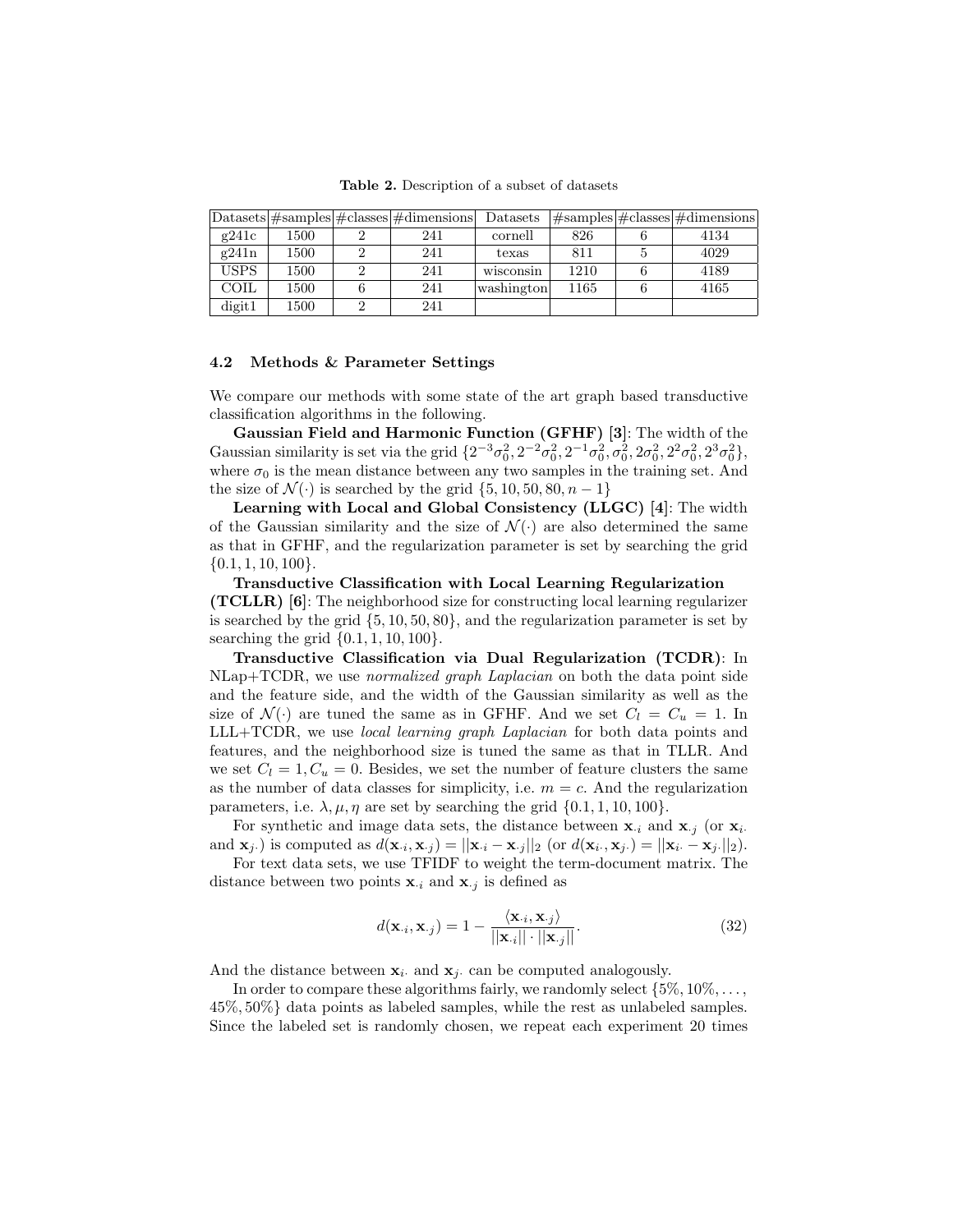and calculate the average transductive classification accuracy. We run each algorithms under different parameter settings, and select the best average result to compare with each other.

### 4.3 Classification Results

The experimental results are shown in Fig. 2. In all figures, the x-axis represents the percentage of randomly labeled points, while the y-axis is the average transductive classification accuracy.

To illustrate the experimental results better, we also list the results of these algorithms on all the data sets with 10% labeled samples in Table 3.

| Data Sets                                                                                    | $\varrho$ 241 $\mathrm{c}$ |  |  |  |                                                                                                   | $g241n$   USPS   COIL   digit1   cornell   texas   wisconsin   washington |
|----------------------------------------------------------------------------------------------|----------------------------|--|--|--|---------------------------------------------------------------------------------------------------|---------------------------------------------------------------------------|
| <b>GFHF</b>                                                                                  |                            |  |  |  | $\mid 0.7998 \mid 0.7763 \mid 0.9377 \mid 0.9230 \mid 0.9813 \mid 0.7075 \mid 0.7151 \mid 0.7451$ | 0.7860                                                                    |
| LLGC                                                                                         |                            |  |  |  | $\mid 0.7980 \mid 0.8101 \mid 0.9633 \mid 0.9250 \mid 0.9781 \mid 0.7276 \mid 0.7442 \mid 0.7787$ | 0.7906                                                                    |
| <b>TCLLR</b>                                                                                 |                            |  |  |  | $\mid 0.8541 \mid 0.8551 \mid 0.9623 \mid 0.8730 \mid 0.9774 \mid 0.7439 \mid 0.7719 \mid 0.8308$ | 0.8078                                                                    |
| $\overline{\text{NLap+TCDR}}$ 0.8195 0.8207 <b>0.9742 0.9323 0.9822</b> 0.8064 0.7914 0.8376 |                            |  |  |  |                                                                                                   | 0.8407                                                                    |
| $\sqrt{\text{LLL}+\text{TCDR}}$ 0.8770 0.8799 0.9694 0.8855 0.9779 0.8173 0.8209 0.8807      |                            |  |  |  |                                                                                                   | 0.8936                                                                    |

Table 3. Classification Accuracy with 10% labeled samples on the 9 data sets.

It is obvious that TCDR outperforms other methods on all the data sets. In detail, we can see that NLap+TCDR outperforms LLGC consistently, while LLL+TCDR outperforms TCLLR consistently. This is due to that LLGC is the special case of NLap+TCDR and TCLLR is the special case of LLL+TCDR. And the consistent improvement indicates that clustering the features indeed benefits the classification of data points. In addition, it is worth noting that LLL+TCDR achieved higher classification accuracy than NLap+TCDR on text data sets. This indicates that Local Learning Assumption is more suitable for text classification than Cluster Assumption. The reason is probably that the data matrix of text data is very sparse, normalized graph Laplacian based on the distance defined in Eq.(32) may not be able to explore the geometric structure very well. In contrast, the local learning graph Laplacian can explore the geometric structure better in this case.

## 5 Conclusion & Future Work

In this paper, we present a dual regularization to explore the geometric structure in data manifold and feature manifold, along with the duality between data points and features. Furthermore, we propose a novel framework for transductive classification via dual regularization, which can be solved by alternating minimization algorithm and its convergence is theoretically guaranteed. Encouraging experimental results on benchmark semi-supervised learning data sets illustrate that the proposed methods outperform many existing approaches.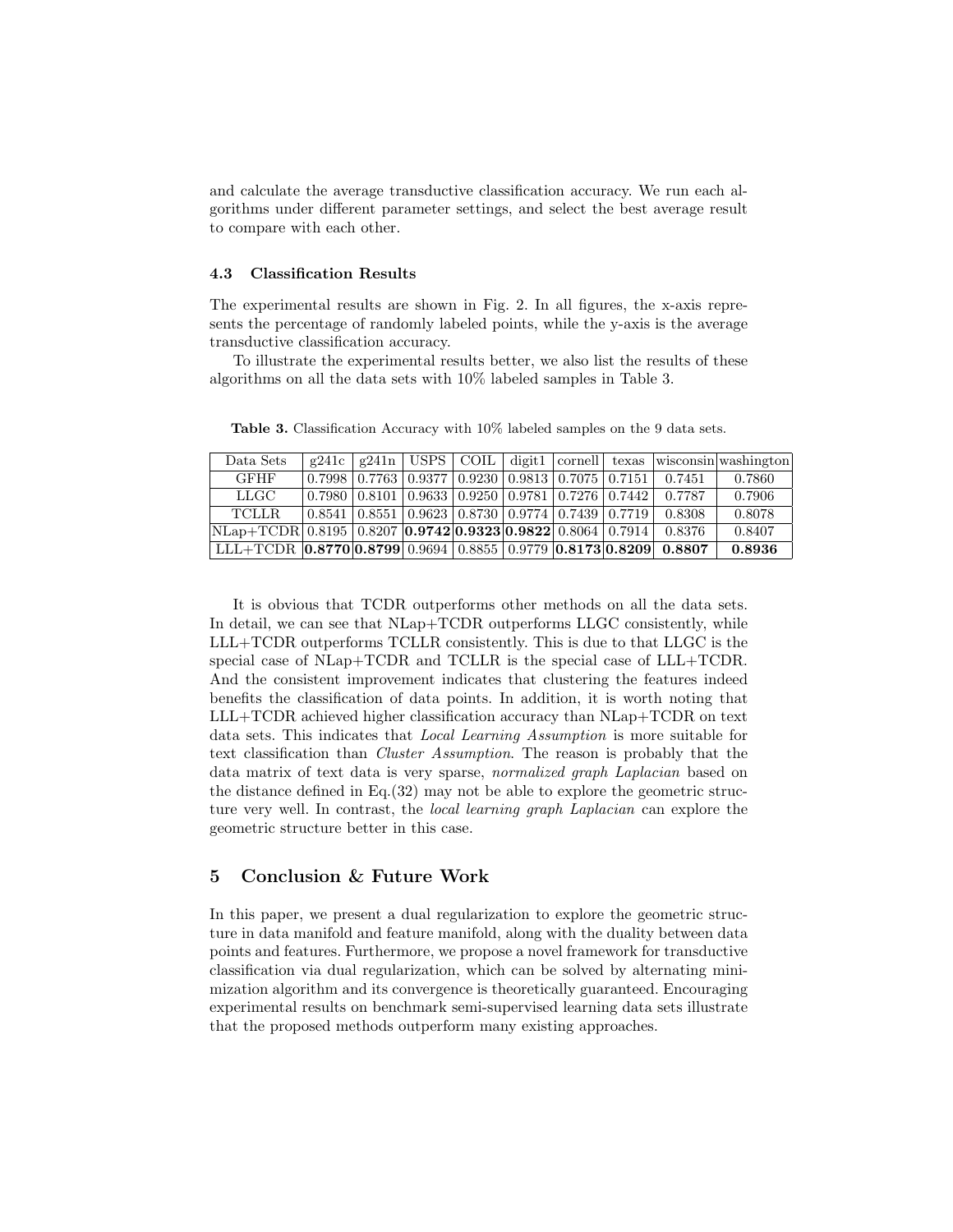

Fig. 2. Classification accuracy with respect to the proportion of labeled samples on the 9 data sets.

In the future work, we will devote to extending the dual regularization framework from transductive learning to inductive learning [8].

## Acknowledgments

This work was supported by the National Natural Science Foundation of China (No.60721003, No.60673106 and No.60573062) and the Specialized Research Fund for the Doctoral Program of Higher Education. We thank the anonymous reviewers for their helpful comments.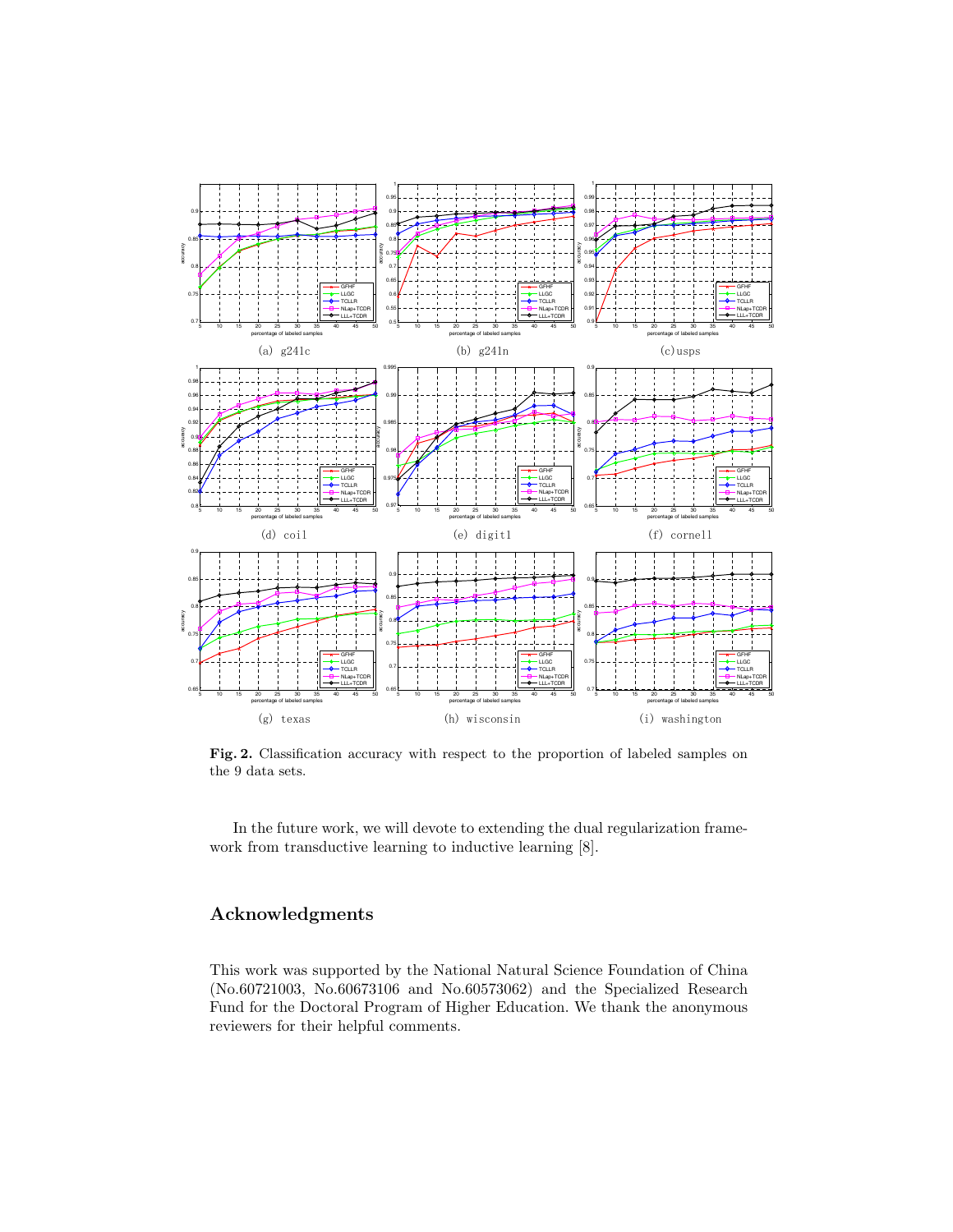## References

- 1. Chapelle, O., Schölkopf, B., Zien, A., eds.: Semi-Supervised Learning. MIT Press, Cambridge, MA (2006)
- 2. Zhu, X.: Semi-supervised learning literature survey. Technical report, Computer Sciences, University of Wisconsin-Madison (2008)
- 3. Zhu, X., Ghahramani, Z., Lafferty, J.D.: Semi-supervised learning using gaussian fields and harmonic functions. In: ICML. (2003) 912–919
- 4. Zhou, D., Bousquet, O., Lal, T.N., Weston, J., Schölkopf, B.: Learning with local and global consistency. In: NIPS. (2003)
- 5. Wang, F., Zhang, C.: Label propagation through linear neighborhoods. In: ICML. (2006) 985–992
- 6. Wu, M., Schölkopf, B.: Transductive classification via local learning regularization. In: AISTATS. (03 2007) 628–635
- 7. Wang, F., Li, T., Wang, G., Zhang, C.: Semi-supervised classification using local and global regularization. In: AAAI. (2008) 726–731
- 8. Belkin, M., Niyogi, P., Sindhwani, V.: Manifold regularization: A geometric framework for learning from labeled and unlabeled examples. Journal of Machine Learning Research 7 (2006) 2399–2434
- 9. Smola, A.J., Kondor, R.I.: Kernels and regularization on graphs. In: COLT. (2003) 144–158
- 10. Gu, Q., Zhou, J.: Local learning regularized nonnegative matrix factorization. In: IJCAI. (2009)
- 11. Roweis, S.T., Saul, L.K.: Nonlinear dimensionality reduction by locally linear embedding. Science 290(5500) (December 2000) 2323–2326
- 12. Niyogi, P.: Laplacian eigenmaps for dimensionality reduction and data representation. Neural Computation 15 (2003) 1373–1396
- 13. Sandler, T., Blitzer, J., Talukdar, P., Pereira, F.: Regularized learning with networks of features. In: NIPS. (2008)
- 14. Gu, Q., Zhou, J.: Co-clustering on manifolds. In: KDD. (2009)
- 15. Dhillon, I.S.: Co-clustering documents and words using bipartite spectral graph partitioning. In: KDD. (2001) 269–274
- 16. Dhillon, I.S., Mallela, S., Modha, D.S.: Information-theoretic co-clustering. In: KDD. (2003) 89–98
- 17. Ding, C.H.Q., Li, T., Peng, W., Park, H.: Orthogonal nonnegative matrix tfactorizations for clustering. In: KDD. (2006) 126–135
- 18. Sindhwani, V., Hu, J., Mojsilovic, A.: Regularized co-clustering with dual supervision. In: NIPS. (2008) 556–562
- 19. Sindhwani, V., Melville, P.: Document-word co-regularization for semi-supervised sentiment analysis. In: ICDM. (2008) 1025–1030
- 20. Li, T., Ding, C.H.Q., Zhang, Y., Shao, B.: Knowledge transformation from word space to document space. In: SIGIR. (2008) 187–194
- 21. Chung, F.R.K.: Spectral Graph Theory. American Mathematical Society (February 1997)
- 22. Boyd, S., Vandenberghe, L.: Convex optimization. Cambridge University Press, Cambridge (2004)
- 23. Ding, C.H., Li, T., Jordan, M.I.: Convex and semi-nonnegative matrix factorizations. IEEE Transactions on Pattern Analysis and Machine Intelligence 99(1) (2008)
- 24. Lee, D.D., Seung, H.S.: Algorithms for non-negative matrix factorization. In: NIPS. (2000) 556–562